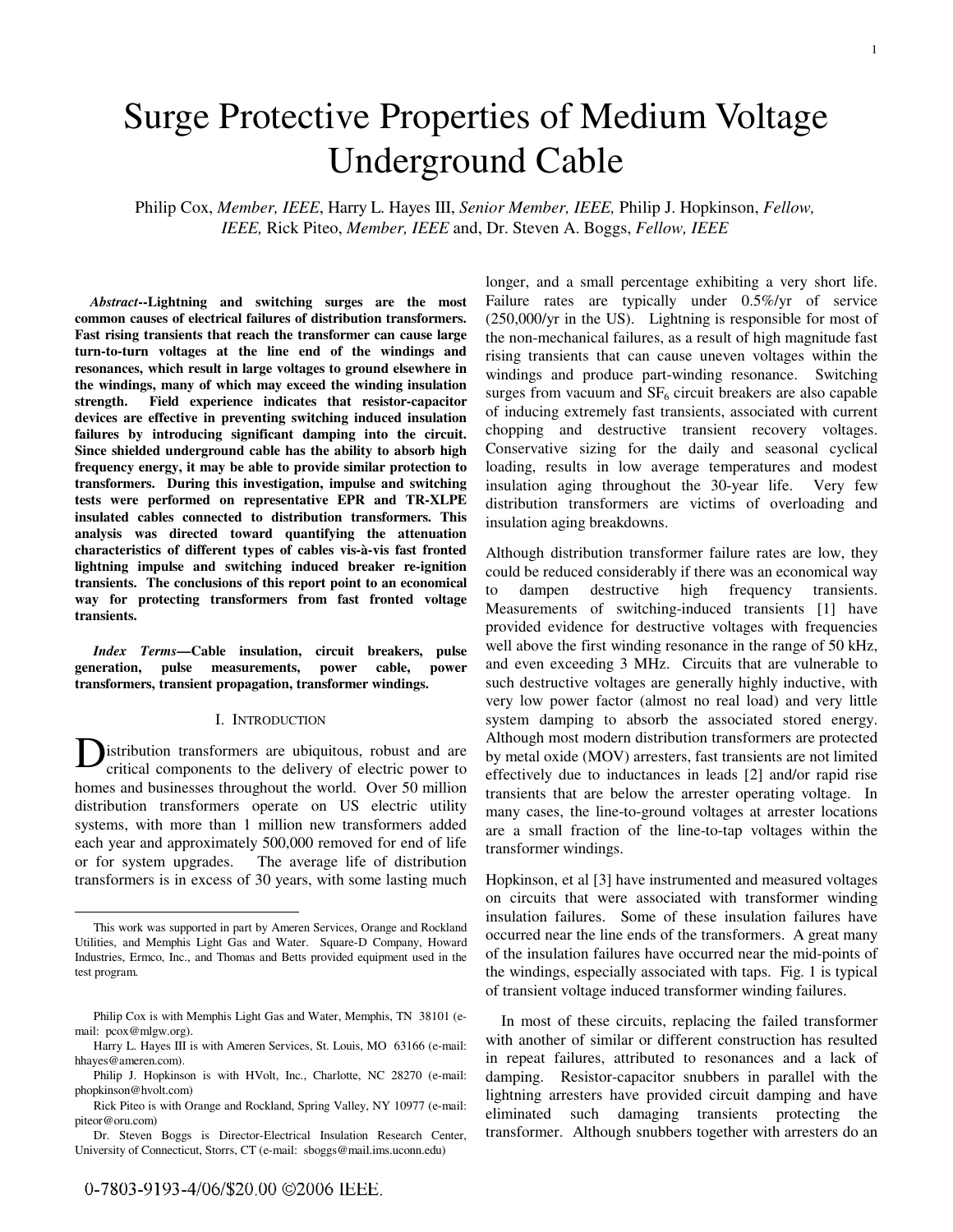excellent job, they are costly and may not be necessary for all installations.



Fig. 1. Transformer layer-to-layer flashover with telescoped windings

In search for less expensive functional equivalents for snubbers, the issue of high frequency loss in the primary cable becomes relevant. Work done by Boggs et al. [4] indicates that shielded power cable contributes to the attenuation of transients. Furthermore, this work concluded that cable types differ substantially in their high frequency attenuation and resulting levels of circuit protection. If this is true, then it is fair to question what attributes are responsible for attenuation performance. Fig. 2 is a cut-a-way of a typical cable and shows several regions where high frequency dissipation can occur. In simplistic terms, a central conductor is covered with an electrical stress control layer, which is enclosed by an extruded dielectric. The dielectric is covered with a semconducting shield layer, which contains the electrical field within the cable insulation. This core is overlaid by a metallic shield which drains charging currents from the semiconducting polymer. The cable is then typically covered with an overall jacket.



Fig. 2. Typical medium voltage underground distribution cable

 There are several high frequency loss mechanisms within medium voltage shielded cable. The most significant are the losses in the shield layers and the insulation. Since user specification of the size and placement of the metallic component and the dimensions of the extruded polymer layers makes all cable manufactured to a user's specification identical in these areas, the differences in high frequency losses between cable manufacturers devolves to the differences in electrical properties of the extruded polymer layers.

The two generic types of medium voltage underground cable in use today are rubber-insulated (ethylene propylene rubber – EPR) and polyethylene insulated (tree-retardant, cross-linked polyethylene – TR-XLPE). Within the rubber insulated cables there is further differentiation due to formulation and cable design differences. EPR cable has somewhat higher dissipation factor and permittivity within the insulation than does TR-XLPE. The power consumed, or dissipated, within the cable insulation is proportional to the dissipation factor, permittivity, and frequency. At 60 Hz, the resulting power dissipation constitutes the insulation losses. With high frequency transients, the same properties appear and contribute to attenuating the surge and reducing its potential to do damage to both the cable and connected apparatus.

 The high frequency attenuation properties of various solid dielectric distribution cables were investigated through surge tests of the cables connected to distribution transformers in order to determine the effect of the cable on the surges, which reach the transformer. The cables were selected to be identical in construction, except for the differences between the polymer materials used in the shield and insulation layers. The effect of length was also explored.

# II. TEST PROGRAM

The cable construction tested was typical of medium voltage underground residential cable, viz., #2AWG, 7 strand, aluminum 15kV, 100% insulated (175 mils), with a full neutral (10, #14AWG bare copper wires), and with an encapsulating overall polyethylene jacket. Three insulation types were tested, from high to low dielectric loss they were – EPR1, EPR2, and TR-XLPE. High frequency voltage surges were introduced by both an impulse generator and by a vacuum switch. The cables were tested in lengths of 50 to 800 meters.

# *A. Impulse Test Circuit*

Impulse testing was performed to simulate utility service lightning performance conditions. Fig. 3 shows the test setup used to simulate a shielded cable fed distribution transformer. A Tektronix four channel digital oscilloscope and high voltage probes were used to record the data. An MOV arrester was included in the circuit to protect the equipment.



Fig. 3. Transformer impulse test setup

The transformer tested was a 150 kVA, three-phase unit rated 13,200 volts delta, with 208 Y/120 volts secondary. Although the transformer was a three-phase unit, all tests were on one phase. The inductive load on the secondary side of the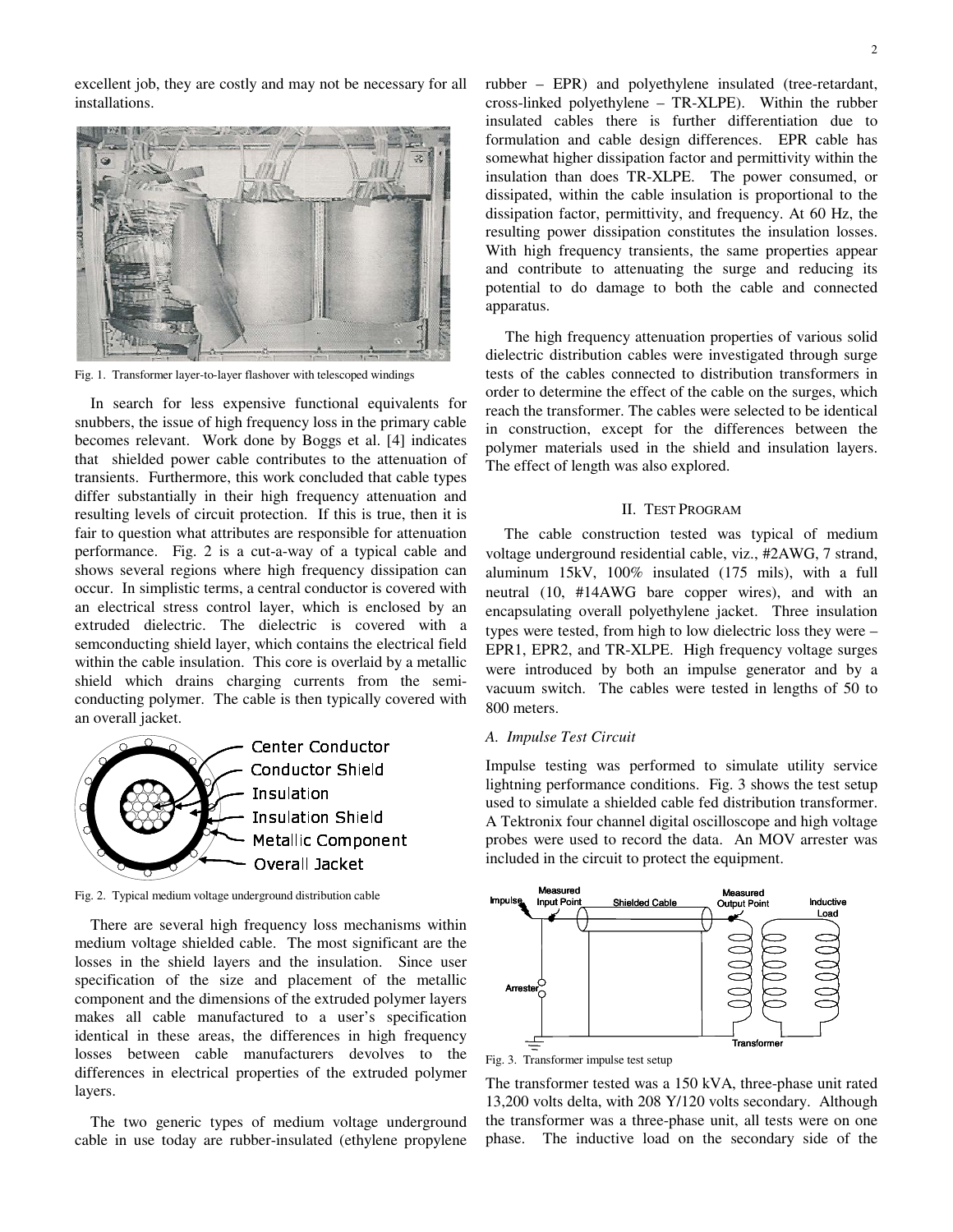transformer was the primary of a 50 kVA single phase transformer, rated 7620/13200Y to 120/240 volts secondary, with the secondary windings open-circuited. Inductance was used because reported field failures have generally been associated with light load conditions when power factor has been highly inductive. Experiments on the setups with and without inductance verified that voltage transients were more pronounced with the inductance present.

 Factory impulse testing of transformers for BIL compliance is normally performed with a 1.2x50 µs full wave. Lightning can have much shorter rise-times, in the range of 0.5 µs or less. Transformer winding-failures are more likely as impulse rise-times become shorter. A direct strike near a riser pole can cause rise-times in the order of 0.1 µs for voltages that travel down the pole and reach the transformers.

To simulate the effects of such a lightning stroke, an impulse generator was charged to one million volts and discharged into the cable under test, which was shunted to ground by a set of adjustable sphere gaps. This test configuration produced rise times in the range of 50 to 100 nanoseconds.



Fig. 4. Typical Impulse Test Recordings

With such fast rising waves at the input to the cables, differences in surge attenuation of the various cable insulations were expected. Fig. 4 shows typical input and output waveforms for the cables tested, with cable length and impulse generator sphere gap settings the same for each type of cable.

The purpose of the impulse testing was to measure the effect of the cables in attenuating high frequency surges and not to destroy transformers. For this reason the input impulses were restricted to a maximum of 40 kV. Changes in the surge rate of rise were of greatest interest, as very rapid rates of rise cause excessive voltage drop to occur across the line-end of the winding and tend to stimulate the effects of resonance within the windings, both of which can cause winding failure. In this test program, changes in the rate of rise between the input of the cable and the cable-transformer interface were measured as a function of cable insulation and cable length.



Fig. 5. Determining relative output rate-of-rise

The recorded rise-time of the impulse generator output varied somewhat during tests of shorter cable lengths, probably as a result of the small capacitive load. However the resulting trends in output rise-time as a function of cable dielectric were consistent in spite of such variations. Figure 4 shows typical input and output waveforms for 100 m cable lengths. To be systematic, the slope was defined as the maximum voltage change in a 70 ns window (Fig. 5). Data for 400 m cable lengths were more consistent with less high frequency noise (Fig. 6).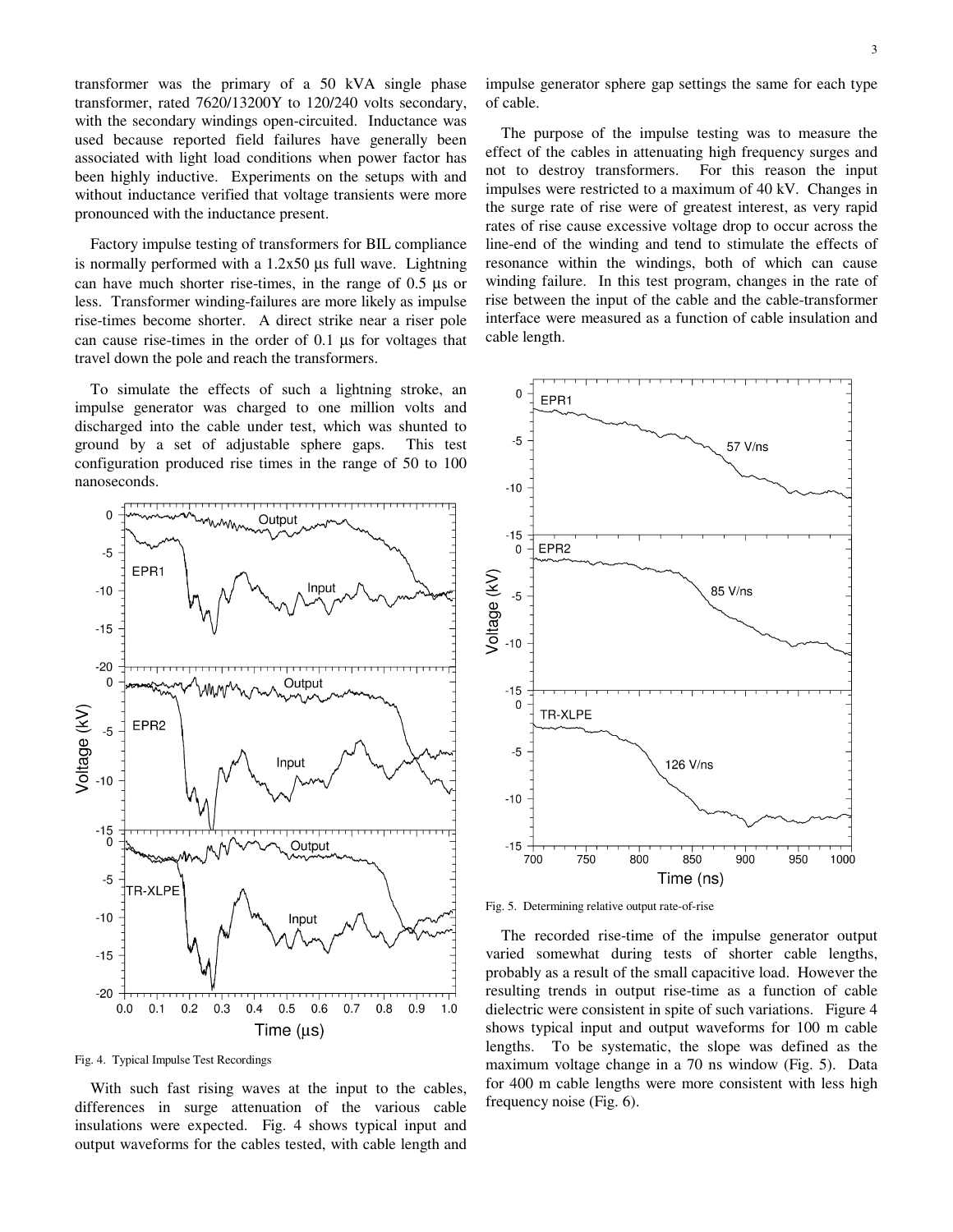There is also evidence in Fig. 6 that the wave propagation velocity varies with insulation types, as would be expected. The propagation velocity of TR-XLP and EPR1 are estimated at 54% and 49% the speed of light respectively, which is much less than would be predicted from the permittivity of the dielectrics because the very high permittivity of the Test Results shields has a significant effect on propagation velocity.



Fig. 6. Typical recording of longer cable length test showing well defined impulse waves.

# *B. Impulse*

Waveform rise-times (maximum dV/dt) were obtained from the recorded data over a range of cable lengths (50 to 800 meters), and over a range of sphere gap settings of 1 to 3 cm, which corresponds to impulse front-of-wave shape range of 15kV/50ns to 33kV/90ns.

Fig. 7 is a summary of the impulse test results extracted from the recorded impulse data. The results are presented as the output of the high frequency impulse in v/ns rate-of-rise, measured at the transformer line terminals. These results,



Fig. 7. Summery of high frequency attenuation results

when presented as change in rate-of-rise from input to output, yield the same relative attenuation performance of the different cable types.

The results of testing at each impulse level each yield the same relative results with EPR1 attenuating the high frequency impulse to a greater degree than does either TR-XLPE or EPR2. The degree of attenuation provided by EPR1, relative to TR-XLPE and extracted from the data, is presented in Fig. 7 and Table I.

The significance in the results is not in the absolute numbers, but in the consistency with which EPR1 outperforms TR-XLPE in attenuating high frequency voltage surges. The variance of results caused by test and analysis methods raises questions about the precision of the absolute results.

TABLE I COMPARISON OF THE DEGREE OF HIGH FREQUENCY SURGE ATTENUATION EPR1 COMPARED TO TR-XLPE

| Gap            |           | 1 cm       | $1.5 \text{ cm}$ | 2 cm | $2.5 \text{ cm}$ | 3 cm |
|----------------|-----------|------------|------------------|------|------------------|------|
| lgth           | <b>50</b> |            | 160%             |      |                  |      |
|                | 'n,       | $100$ 221% | 137% l           | 135% | 175%             | 163% |
| Cable L<br>Met |           |            | $200$ 146% 133%  | 163% | 156%             | 142% |
|                | 400       | 244%       | 198%             | 149% | 130%             | 154% |

Developing the methodology to determine expected performance by circuit analysis appears to be a better way of quantifying the effect in a usable way. A companion paper [5] by Boggs (et al) explores the development of equivalent results by circuit analysis.

# *C. Switching Transient Testing Set-up*

The second part of the test program involved testing the cable in a circuit with a vacuum interrupter. Switching is the other source of potentially damaging voltage surges. The circuit used in the test program is shown in Fig. 8.



Fig. 8. Switching surge test setup

In the case of these switching tests, the transformer tested was a 50 kVA, single-phase unit rated 7970/13800Y to 120/240 volts secondary. The inductive load on the secondary side of the transformer was the primary of a 50 kVA single phase transformer, rated 7620/13200Y to 120/240 volts secondary, with the secondary windings open-circuited.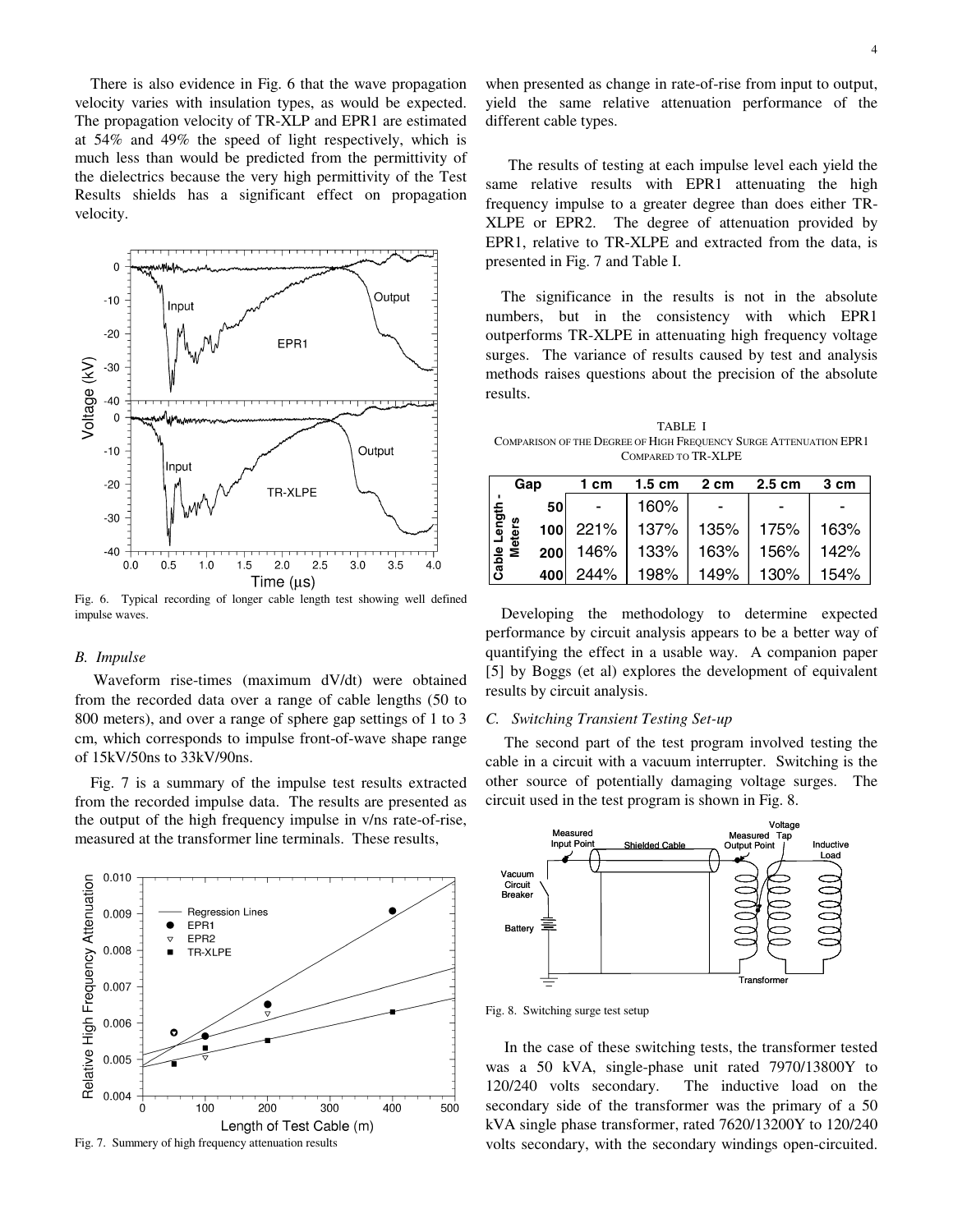The test cable was connected to one of the two bushings on the transformer. The other bushing was connected to ground. Each of the transformer secondary bushings (X1 and X2) were connected to one of the high voltage bushings on the inductive load. All equipment was grounded appropriately. The switch was a 15 kV, three-phase vacuum breaker. An adjustable battery was used as the power source to energize the circuit. Data were collected at three battery settings – 10, 14, and 18 volts DC. The vacuum switch was closed to allow the battery to charge the circuit, and then opened to record the effect. The authors' objective was to have the breaker interrupting 5 to 10 amps.

A single-phase transformer was selected for the switching testing in order to have ready access to a mid-winding tap. The objective was to obtain a measure of partial winding resonance, which is characteristic of surges caused by switch contact re-ignitions and not an effect associated with lightning induced surges. The circuit was specifically designed with a highly inductive secondary load in order to cause switch contact re-ignitions. Data were recorded at the cable connection to the vacuum breaker, the cable connection to the transformer, and the mid-winding tap of the transformer (Fig. 8). Fig. 9 presents typical data.



Fig. 9. Typical results of the switching testing showing the re-ignition of the switch contacts and the transformer high mid-tap voltage caused by winding resonance. This recording is from a 200-meter sample of TR-XLPE.

Although the surges generated by this testing were less aggressive than those produced by the impulse generator (300 to 700 kHz bandwidth versus impulses in the 2 to 3 MHz range), they still qualified as steep-front waves. The relative

ability of the connected cable to attenuate the potentially damaging surges reaching the transformer was also evident in the test results.

The cable length, regardless of cable type and DC charging voltage, has an effect in determining the maximum mid-tap voltages attained, presumably as a result of resonance between the cable and transformer.

The resulting data can be analyzed in several ways to determine surge attenuation. The maximum amplitude of surges at the vacuum switch appeared to be dictated more by cable length than by cable type as would be expected of pulses with a fundamental frequency in the range of 300 to 700 kHz range. However, the type of cable has a significant impact on the rate of rise of the surges including the surges between the transformer line terminals and the mid-taps, the number of switch contact re-ignitions, and the number of voltage spikes recorded on the mid-tap. Fig. 10 illustrates how different cable types impact the amount of surge activity recorded at the transformer mid-tap.



Fig. 10. Example of the different level of winding resonance occurring at the transformer mid-tap with the different cable types.

#### *D. Switching Surge Test Results*

Tables II through IV provide a summary of attenuation differences among the tested cables, using the three techniques described. In each table the relative attenuation was compared to the results obtained for TR-XLPE cable by dividing the TR-XLP results by those for the EPR cables.

TABLE II COMPARISON OF THE DEGREE OF HIGH FREQUENCY SURGE ATTENUATION COMPARING MAXIMUM TAP VOLTAGE SURGE RATES-OF-RISE VS TR-XLPE

|           |                  | <b>TEST CABLE LENGTH - METERS</b> |      |      |      |
|-----------|------------------|-----------------------------------|------|------|------|
|           |                  | 400                               | 200  | 100  | 50   |
| $10v$ -DC | EPR <sub>1</sub> | 279%                              | 114% | 202% | 125% |
|           | EPR <sub>2</sub> |                                   | 88%  | 90%  | 131% |
| $14V-DC$  | EPR <sub>1</sub> | 108%                              | 140% | 112% | 192% |
|           | EPR <sub>2</sub> |                                   | 134% | 154% | 331% |
| $18V-DC$  | EPR <sub>1</sub> | 104%                              | 107% | 123% | 383% |
|           | EPR <sub>2</sub> |                                   | 87%  | 127% | 196% |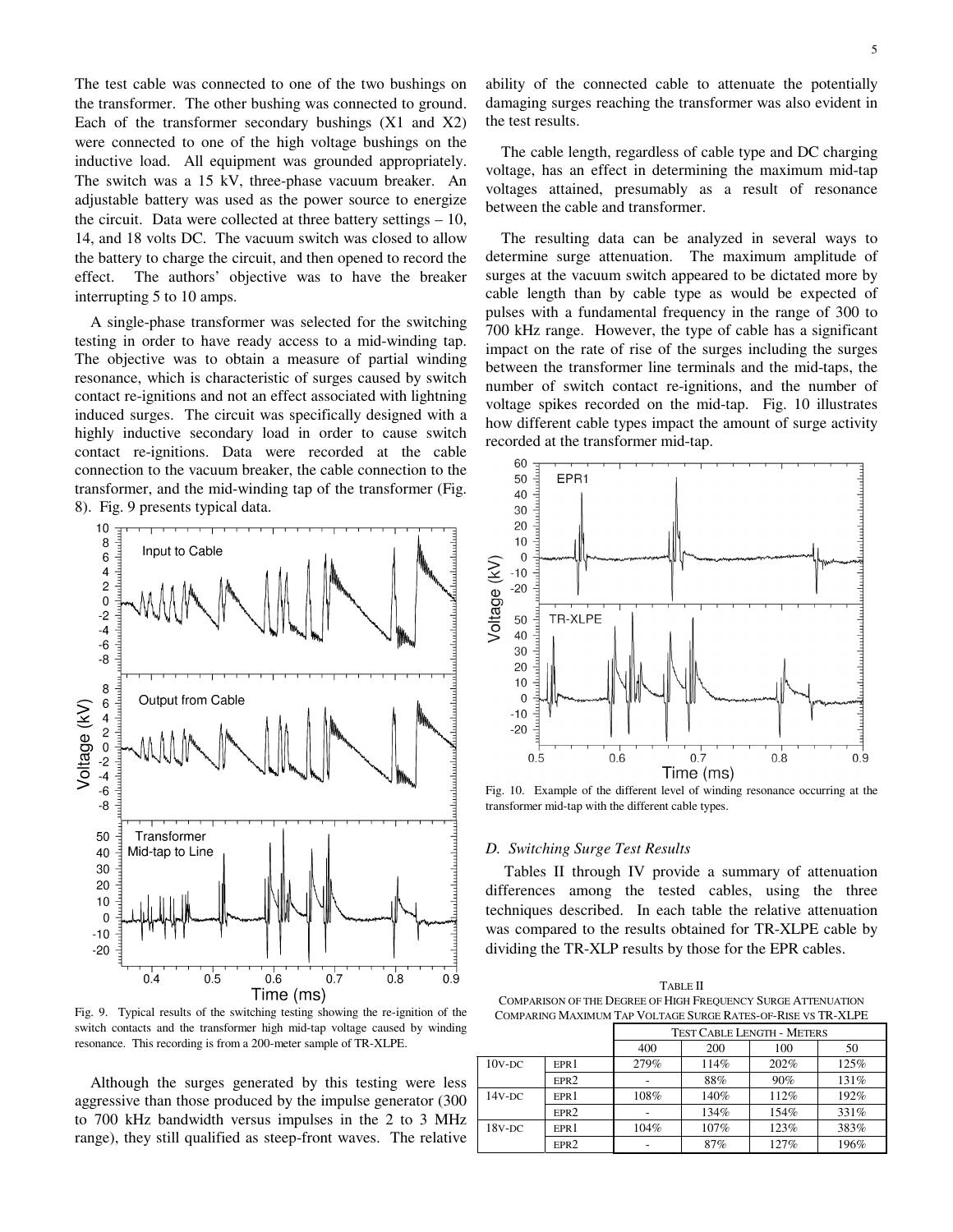TABLE III COMPARING THE NUMBER OF SWITCH CONTACT RE-IGNITIONS VS TR-XLPE

|           |                  | <b>TEST CABLE LENGTH - METERS</b> |      |      |      |  |
|-----------|------------------|-----------------------------------|------|------|------|--|
|           |                  | 400                               | 200  | 100  | 50   |  |
| $10v$ -DC | EPR <sub>1</sub> | 100%                              | 144% | 100% | 179% |  |
|           | EPR <sub>2</sub> |                                   | 108% | 75%  | 136% |  |
| $14V-DC$  | EPR <sub>1</sub> | 140%                              | 91%  | 121% | 100% |  |
|           | EPR2             |                                   | 56%  | 100% | 110% |  |
| $18V-DC$  | EPR <sub>1</sub> | 450%                              | 150% | 143% | 343% |  |
|           | EPR <sub>2</sub> |                                   | 94%  | 333% | 171% |  |

TABLE IV COMPARING THE NUMBER OF MID-TAP VOLTAGE SPIKES VS TR-XLPE

|           |                  | <b>TEST CABLE LENGTH - METERS</b> |      |      |      |  |
|-----------|------------------|-----------------------------------|------|------|------|--|
|           |                  | 400                               | 200  | 100  | 50   |  |
| $10v$ -DC | EPR <sub>1</sub> | 100%                              | 200% | 74%  | 150% |  |
|           | EPR <sub>2</sub> |                                   | 129% | 74%  | 131% |  |
| $14V-DC$  | EPR <sub>1</sub> | 145%                              | 125% | 138% | 67%  |  |
|           | EPR <sub>2</sub> |                                   | 88%  | 145% | 62%  |  |
| $18V-DC$  | EPR <sub>1</sub> | 420%                              | 110% | 317% | 200% |  |
|           | EPR <sub>2</sub> |                                   | 48%  | 283% | 200% |  |

The average degree of high frequency surge attenuation versus TR-XLPE for each of the three battery-voltage comparisons show for EPR1: 166%, 172% and 170% respectively. For EPR 2 it is 149%, 132% and 124%

# III. CONCLUSIONS

The following are the authors' conclusions resulting from this test program:

- 1. Medium voltage, shielded power cables do indeed have a similarity to conventional resistive-capacitive resonance damping devices by introducing resistive damping at high frequencies through dielectric loss.
- 2. EPR insulated cable has dielectric properties which provide more dampening of high frequency surges than TR-XLPE insulated cable
- 3. Attenuation of high frequency voltage transients in EPR insulated cable appears to be in the range of 40% to 100% better than with TR-XLPE, which results in less stress on transformer windings.
- 4. The choice of cable cannot preclude the need for either conventional surge arresters or resistive-capacitive resonance dampening devices for all cases; however, the choice of cable can yield a level of protection, which will reduce the need for such devices in many situations. Since the need for damping devices is usually discovered through transformer failure, the use of cable with good damping characteristics will reduce the incidence of such failures.

# IV. REFERENCES

[1] Cornick, K.J, and A. M. Kunji, "Nanosecond Switching Transients Recorded in a Mining Transformer Installation", IEEE Trans. PD-8, No. 3, 1993. pp1130- 1137

[2] Zhou, Li-Ming and S. A. Boggs, "Effect of High Frequency Cable Attenuation on Lightning-Induced Overvoltages at Transformers", Electrical Insulation Research Center, Institute of Material Science, University of **Connecticut** 

[3] Degeneff, R., P. Hopkinson, T. Tobin, "Switching Transients Induced by Transformer/Breaker Interaction," *IEEE/PES Transformer Committee Spring 2003, Raleigh, NC*

[4] Zhou, Li-Ming and S. A. Boggs, "Effect of Shielded Cable on Very Fast Transients", Electrical Insulation Research Center, Institute of Material Science, University of Connecticut

[5] Zhou, Li-Ming and S. A. Boggs - As yet unpublished paper providing the analytical basis for the empirical results reported in this paper

#### **V.** BIOGRAPHIES

**Philip Cox** was born in Memphis, Tennessee, USA on 3 July 1958. In 1980, he received a BSEE, with concentration in Clinical (biomedical) and Power Engineering, from Christian Brothers College (University) in Memphis. Other education includes courses in computer programming, law and pre-med. He is a licensed/registered Professional Engineer in Vermont and Tennessee (USA). He has over 24 years of experience in the electrical power industry and has held various positions at Memphis Light, Gas And Water. Experience includes lighting design, power applications engineering consultation and his current position as Underground Electric Transmission & Distribution Systems Engineer (MLGW). He has served on various Insulated Conductor Committee (ICC) working groups as standards/guide contributing writer, chairman and vicechairman. He has authored several papers and presentations for the IEEE-Power Engineering Society.

**Harry L. Hayes, III** is a Senior Member of IEEE and has been a member of IEEE for twenty-five years. He received his BSEE Degree from Washington University (St. Louis, MO) in 1978. He received his MA Business Administration and MA Finance Degrees from Webster University (St. Louis, MO) in 1983. He joined Ameren Corporation (formerly Union Electric Co.) in 1979 and has held various engineering positions. He is currently a Consulting Engineer in the Distribution Standards Group. His work has included specialized projects in connectors, transformers, and cables. Mr. Hayes is an active member of numerous ANSI and IEEE Working Groups and Task Groups. Currently, he serves as Vice-Chairman of Discussion Group A16D (Characteristics of EPR Cables) of the IEEE-Insulated Conductors Committee and Vice-Chairman of IEEE 386 Standard for Separable Insulated Connector Systems for Power Distribution Systems above 600 V. Mr. Hayes also serves as Chairman of the Association of Edison Illuminating Companies Cable Engineering Committee.

**Phil Hopkinson** is an IEEE Fellow and long service Transformer Engineer. He received his BS in EE from Worcester Polytechnic Institute in 1966. He also graduated from GE's Advanced Engineering Course in 1970 and simultaneously received his MS in System Science from Brooklyn Polytechnic Institute. From 1966 to 2002, Phil held numerous design and engineering management assignments in the transformer businesses of GE, Cooper Power Systems and Square D Co in liquid filled, dry, and cast resin transformers of all power ratings and voltage classes. In 2001, Phil formed a power transformer consulting company, called HVOLT Inc. and since 2002 has managed HVOLT full time. He currently holds 15 US patents, is a Registered Professional Engineer in North Carolina, and is Technical Advisor (TA) to the US National Committee for IEC TC14 for Power Transformers. He has authored IEEE Transactions papers on the effects of DBPC in Transformer Oil, on Low Voltage surge phenomena in Distribution Transformer windings, and has Chaired NEMA's activities and was primary author of NEMA TP-1 Guide for Energy Efficiency for Distribution Transformers. He has chaired numerous IEEE and NEMA Working Groups and from 2001-2003 was Chairman of IEEE's Policy Development Coordinating Committee.

**Rick Piteo** (M'04) graduated from the University of Massachusetts in 1971with a B.S in Electrical Engineering. He also attended Western Connecticut State University and Pace University where he focused on Business and Computer Science courses. He is a Professional Engineer in the State of New York and has worked as a Project Engineer/Project Manager on many power and industrial related projects. His employment experience has included the design of power station grounding systems and the design of corrosion protection systems for both nuclear and fossil power stations. He has also participated in Nuclear Safety System Analysis projects and Safety Systems Interaction Projects. Most of Mr. Piteo's experience has been with Architect Engineering Companies in the New York Metropolitan Area. He is now working at Orange and Rockland Utilities as a Sr. Underground Transmission and Distribution Engineer, where he